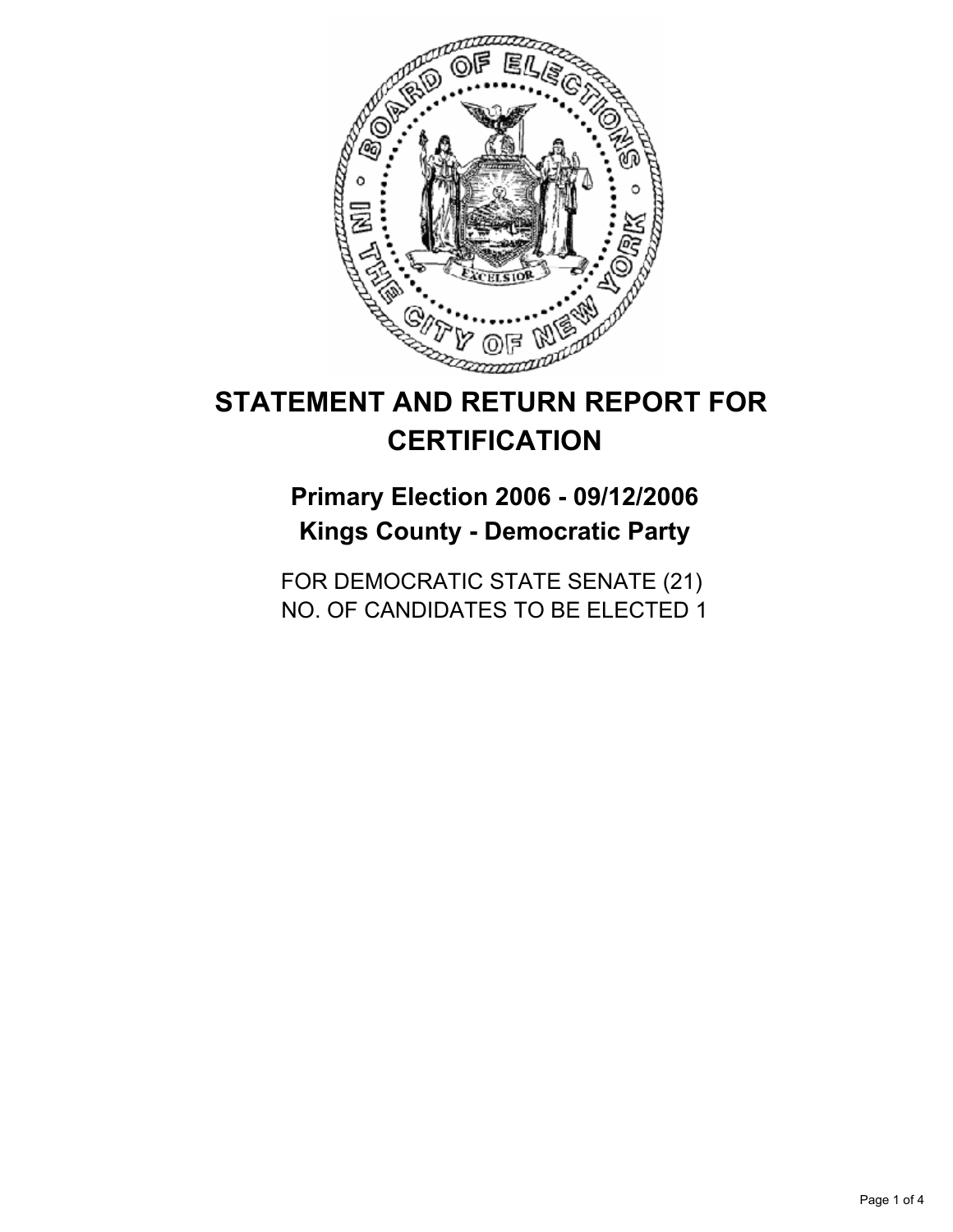

#### **ASSEMBLY DISTRICT 41**

| <b>TOTAL VOTES</b>    | 2,792 |
|-----------------------|-------|
| <b>KEVIN S PARKER</b> | 2,204 |
| NOACH DEAR            | 588   |
| AFFIDAVIT             | 41    |
| ABSENTEE/MILITARY     | 34    |
| <b>EMERGENCY</b>      | 98    |

## **ASSEMBLY DISTRICT 42**

| <b>TOTAL VOTES</b>    | 4,027 |
|-----------------------|-------|
| <b>KEVIN S PARKER</b> | 3,112 |
| NOACH DEAR            | 915   |
| AFFIDAVIT             | 94    |
| ABSENTEE/MILITARY     | 86    |
| <b>EMERGENCY</b>      | 13    |

#### **ASSEMBLY DISTRICT 43**

| <b>TOTAL VOTES</b>    | 562 |
|-----------------------|-----|
| <b>KEVIN S PARKER</b> | 444 |
| NOACH DEAR            | 118 |
| AFFIDAVIT             | 10  |
| ABSENTEE/MILITARY     |     |
| <b>EMERGENCY</b>      |     |

## **ASSEMBLY DISTRICT 44**

| <b>EMERGENCY</b>      | 47    |
|-----------------------|-------|
| ABSENTEE/MILITARY     | 110   |
| AFFIDAVIT             | 60    |
| NOACH DEAR            | 1,602 |
| <b>KEVIN S PARKER</b> | 1,415 |
| <b>TOTAL VOTES</b>    | 3,017 |

#### **ASSEMBLY DISTRICT 48**

| <b>EMERGENCY</b>      |       |
|-----------------------|-------|
| ABSENTEE/MILITARY     | 36    |
| <b>AFFIDAVIT</b>      | 37    |
| <b>NOACH DEAR</b>     | 3,142 |
| <b>KEVIN S PARKER</b> | 179   |
| <b>TOTAL VOTES</b>    | 3,321 |

#### **ASSEMBLY DISTRICT 49**

| <b>EMERGENCY</b>      |     |
|-----------------------|-----|
| ABSENTEE/MILITARY     |     |
| AFFIDAVIT             |     |
| NOACH DEAR            | 104 |
| <b>KEVIN S PARKER</b> |     |
| <b>TOTAL VOTES</b>    | 112 |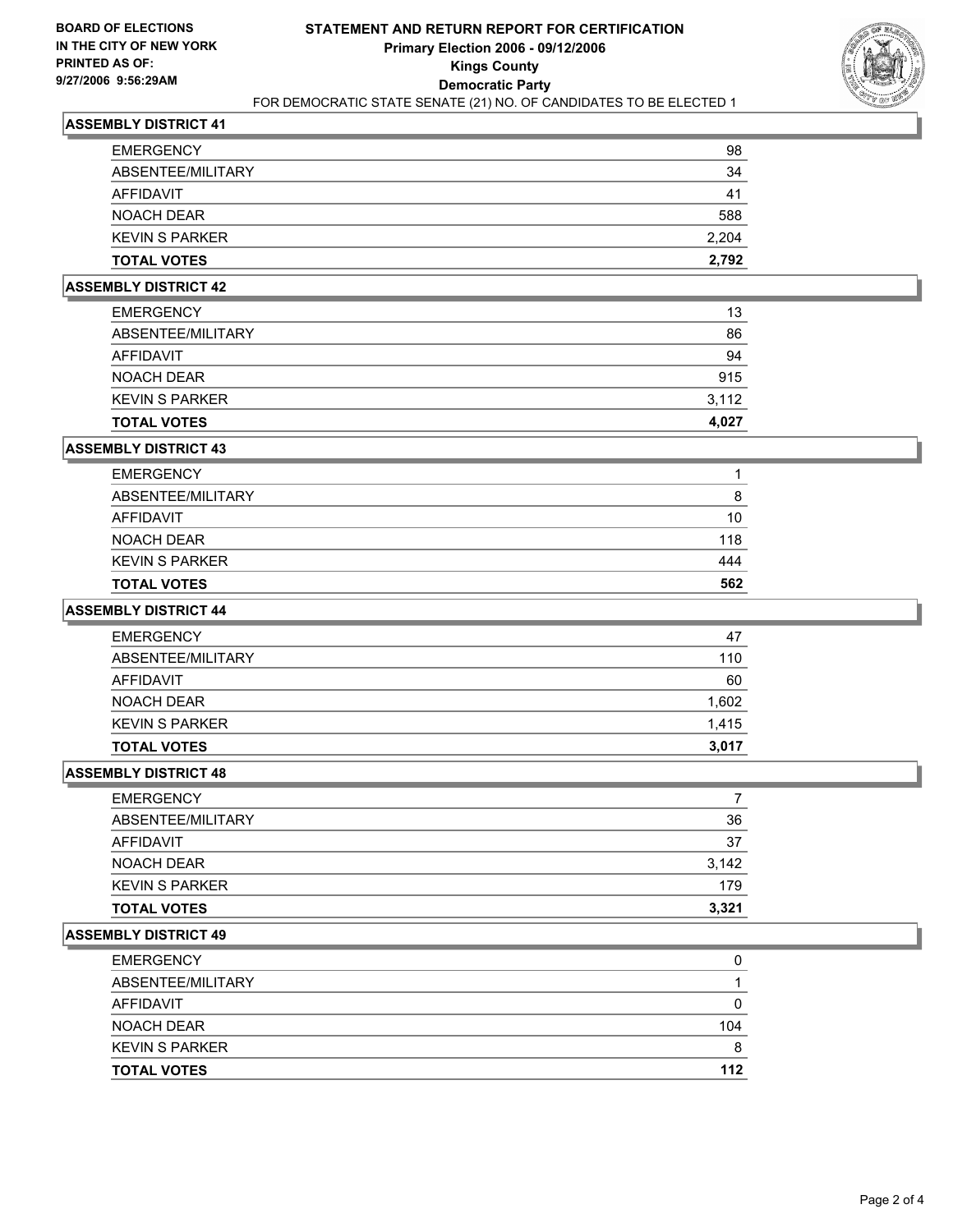

## **ASSEMBLY DISTRICT 51**

| <b>EMERGENCY</b>      |    |
|-----------------------|----|
| ABSENTEE/MILITARY     |    |
| AFFIDAVIT             |    |
| NOACH DEAR            | 65 |
| <b>KEVIN S PARKER</b> | 28 |
| <b>TOTAL VOTES</b>    | 93 |

## **ASSEMBLY DISTRICT 58**

| <b>TOTAL VOTES</b>    | 5,012 |
|-----------------------|-------|
| <b>KEVIN S PARKER</b> | 4,095 |
| <b>NOACH DEAR</b>     | 917   |
| <b>AFFIDAVIT</b>      | 73    |
| ABSENTEE/MILITARY     | 51    |
| <b>EMERGENCY</b>      | 50    |

#### **ASSEMBLY DISTRICT 59**

| <b>EMERGENCY</b>      |  |
|-----------------------|--|
| ABSENTEE/MILITARY     |  |
| AFFIDAVIT             |  |
| NOACH DEAR            |  |
| <b>KEVIN S PARKER</b> |  |
| <b>TOTAL VOTES</b>    |  |